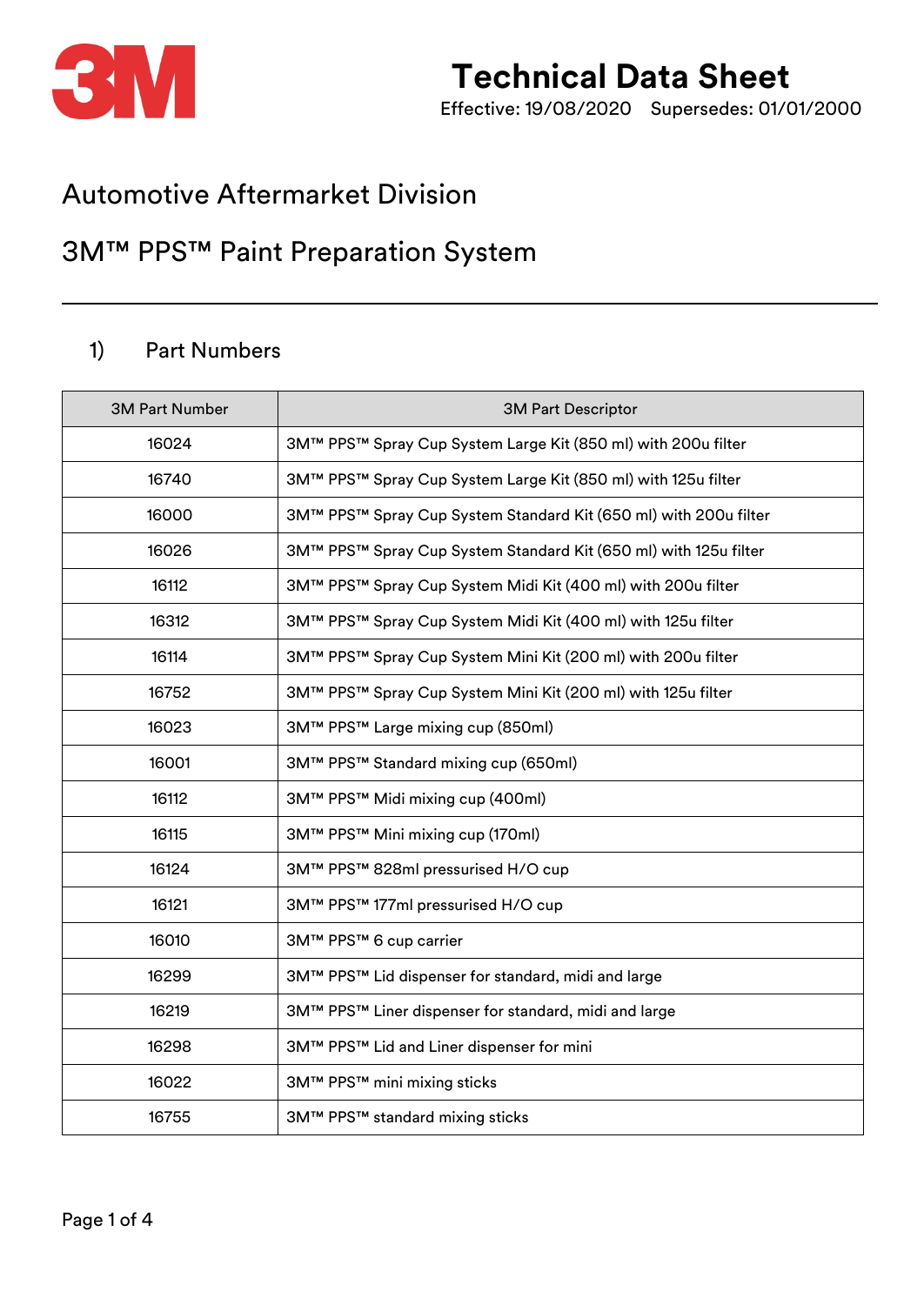

#### 2) Description and end uses

3M™ PPS™ Spray Cups are a disposable lid and liner system for the application of a variety of coatings. The system is designed for use with solvent based and/or waterbased coatings. It is a closed paint system which eliminates the need for separate mixing cups and filters. Specifically, designed adapters allow operators to use the PPS™ system with nearly any spray gun

#### 3) Physical Properties

| Element | Material of construction        |  |
|---------|---------------------------------|--|
| Liner   | LDPE (Low density polyethylene) |  |
| Lid     | PP (polypropylene)              |  |
| Filter  | Nylon 6                         |  |

#### 4) Directions for Use

- Insert a disposable liner in the cup
- Mix paint inside the 3M™ PPS™ Cup and Liner
- Place lid carefully on top of cup and push down you will hear a click when the lid is correctly engaged. Attach the collar and carefully tighten onto the outer cup.
- Choose the right adapter for your spray gun push down and twist until adapter locks into lid
- When finished spraying, disconnect air-line, invert gun and pull trigger to return excess paint to cup, allowing any excess paint to drain back into the liner before detaching the gun.
- Use the 3M™ PPS™ Cup Sealing plug to seal and protect coatings not in use, in accordance with local regulations or authorities

 Consult paint or solvent Safety Data Sheets (SDS) in addition to local regulations or authorities for safe use and proper disposal.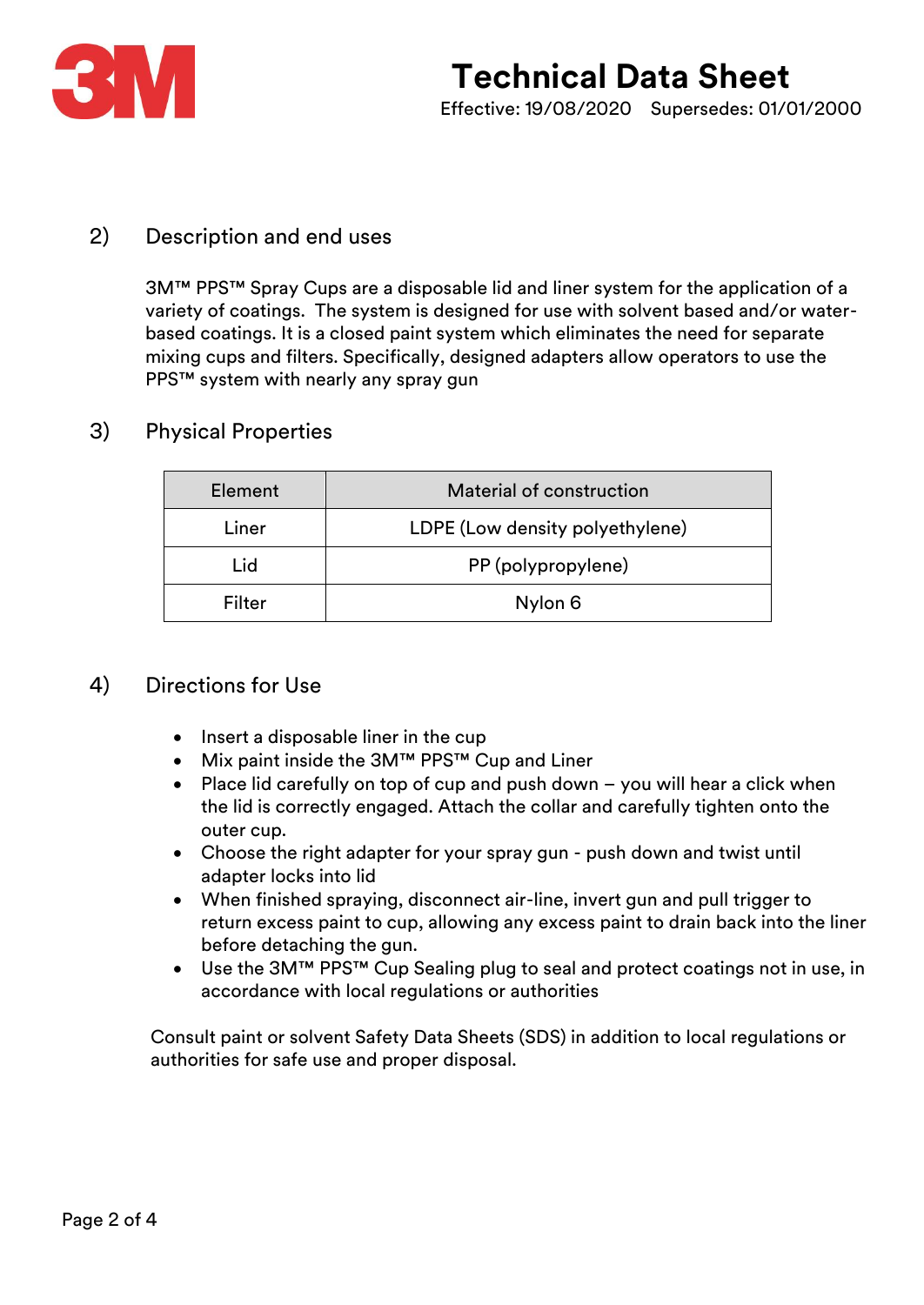

#### 5) Storage

- Use the red 3M™ PPS™ Dispensers work with all 3M™ PPS™ Lids and Liners
- For storage paints and coatings, please consult paint or solvent Safety Data Sheets (SDS) for storage conditions and shelf life information
- If paint and coatings will be storage in 3M™ PPS™, you may need to use a new lid when spraying if the paint has dried out. Always follow manufacturers' guidelines for storage of any coatings.
- 6) Safety

Personal Protective Equipment (PPE) helps reduce exposure to certain workplace hazards. It is ultimately the responsibility of the employer to select the most appropriate PPE based on a full risk assessment. Always read the product performance, warnings and limitations from coating manufacturer before selection and use.

3M™ PPS™ Paint Preparation System is designed FOR PROFESSIONAL INDUSTRIAL USE ONLY.

7) Disclaimer

All statements, technical information and recommendations are based on tests we believe to be reliable as at the date of hereof, but the accuracy or completeness thereof is not guaranteed. Please ensure before using the product that it is suitable for your intended use. Since the conditions and methods of use of the product and of the information referred to herein are beyond our control, other than for fraudulent misrepresentation, 3M expressly disclaims any and all liability as to any results obtained or arising from any use of the product or reliance on such information.